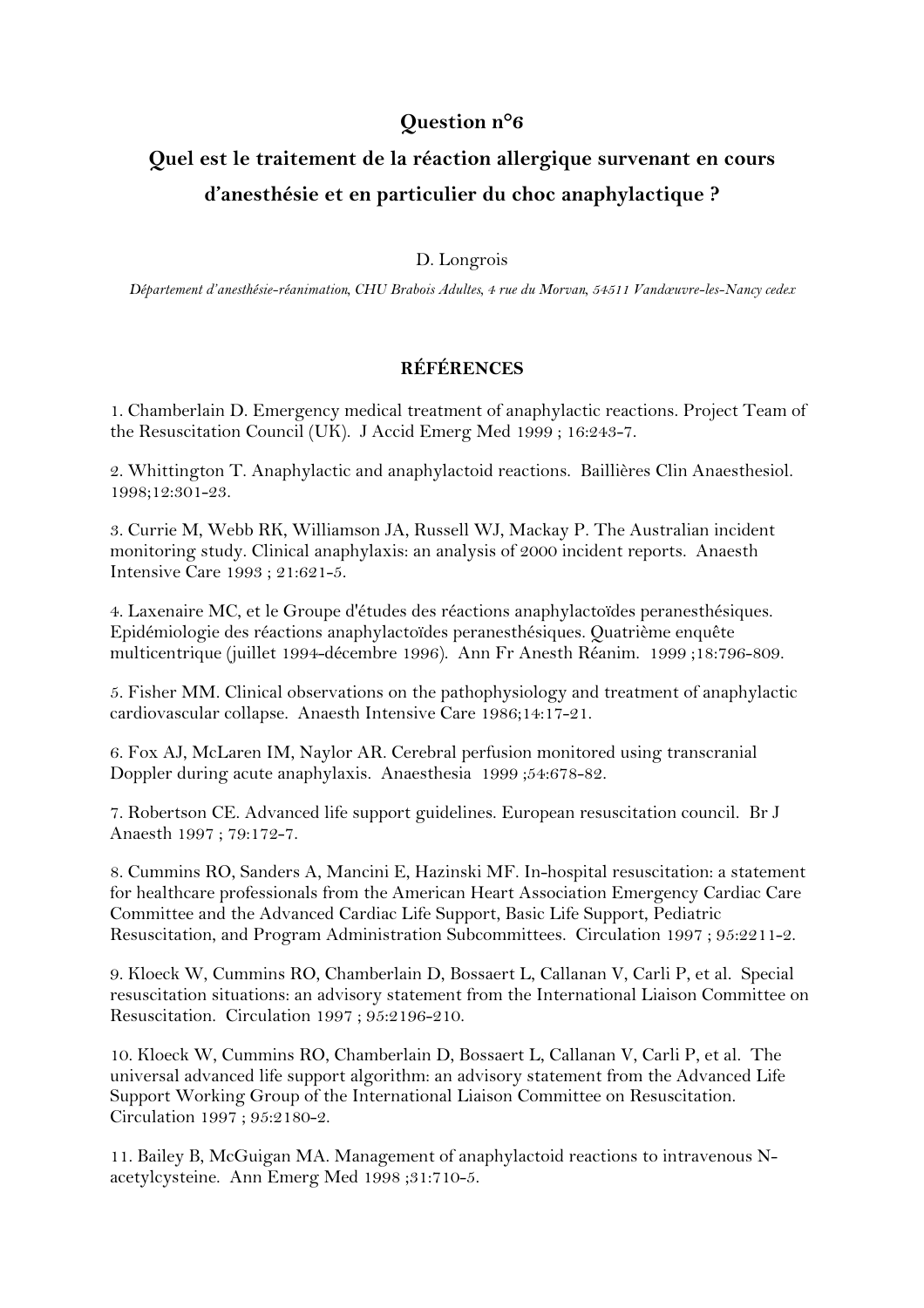12. Laxenaire MC, Moneret-Vautrin DA, Guéant JL. Réactions allergiques au cours de l'anesthésie. In : Sfar, Ed. Conférences d'actualisation. Paris: Elsevier ; 1996. p. 229-44.

13. James JM. Anaphylaxis: multiple etiologies-focused therapy. J Ark Med Soc 1996 ;  $93.281 - 7$ 

14. Settipane GA. Anaphylactic deaths in asthmatic patients. Allergy Proc 1989 ; 10:271-4.

15. Brown AF. Therapeutic controversies in the management of acute anaphylaxis. J Accid Emerg Med 1998 ; 15:89-95.

16. Fisher M. Treatment of acute anaphylaxis [see comments] [published erratum appears in BMJ 1995 Oct 7;311(7010):937]. Br Med J 1995 ; 311:731-3.

17. Fugner A. Inhibition of antigen-induced histamine release by beta-adrenergic stimulants in vivo. Int Arch Allergy Appl Immunol 1977; 54:78-87.

18. Simons FE, Roberts JR, Gu X, Simons KJ. Epinephrine absorption in children with a history of anaphylaxis. J Allergy Clin Immunol 1998 ; 101:33-7.

19. Becker DE. Management of immediate allergic reactions. Dent Clin North Am 1995 ; 39:577-86.

20. Gueugniaud PY, Mols P, Goldstein P, Pham E, Dubien PY, Deweerdt C, et al. A comparison of repeated high doses and repeated standard doses of epinephrine for cardiac arrest outside the hospital. European Epinephrine Study Group [see comments]. N Engl J Med 1998 ; 339:1595-601.

21. Slater RM, Bowles BJ, Pumphrey RS. Anaphylactoid reaction to oxytocin in pregnancy. Anaesthesia 1985;40:655-6.

22. Konno R, Nagase S. Anaphylactic reaction to cefazolin in pregnancy. J Obstet Gynaecol 1995 ;21:577-9.

23. Maycock EJ, Russell WC. Anaphylactoid reaction to Syntocinon. Anaesth Intensive Care 1993 ; 21:211-2.

24. Schierhout G, Roberts I. Fluid resuscitation with colloid or cristalloid solutions in critically ill patients: a systematic review of randomised trials. Br Med J 1998 ; 316:961-4.

25. Haupt MT, Kaufman BS, Carlson RW. Fluid resuscitation in patients with increased vascular permeability. Crit Care Clin 1992 ; 8:341-53.

26. Bickell WH, Dice WH. Military antishock trousers in a patient with adrenergic-resistant anaphylaxis. Ann Emerg.Med 1984 ; 13:189-90.

27. Granata AV, Halickman JF, Borak J. Utility of military anti-shock trousers (MAST) in anaphylactic shock--a case report. J Emerg Med 1985 ; 2:349-51.

28. Jacobs RL, Rake GW, Fournier DC, Chilton RJ, Culver WG, Beckmann CH. Potentiated anaphylaxis in patients with drug-induced beta-adrenergic blockade. J Allergy Clin Immunol 1981 ; 68:125-7.